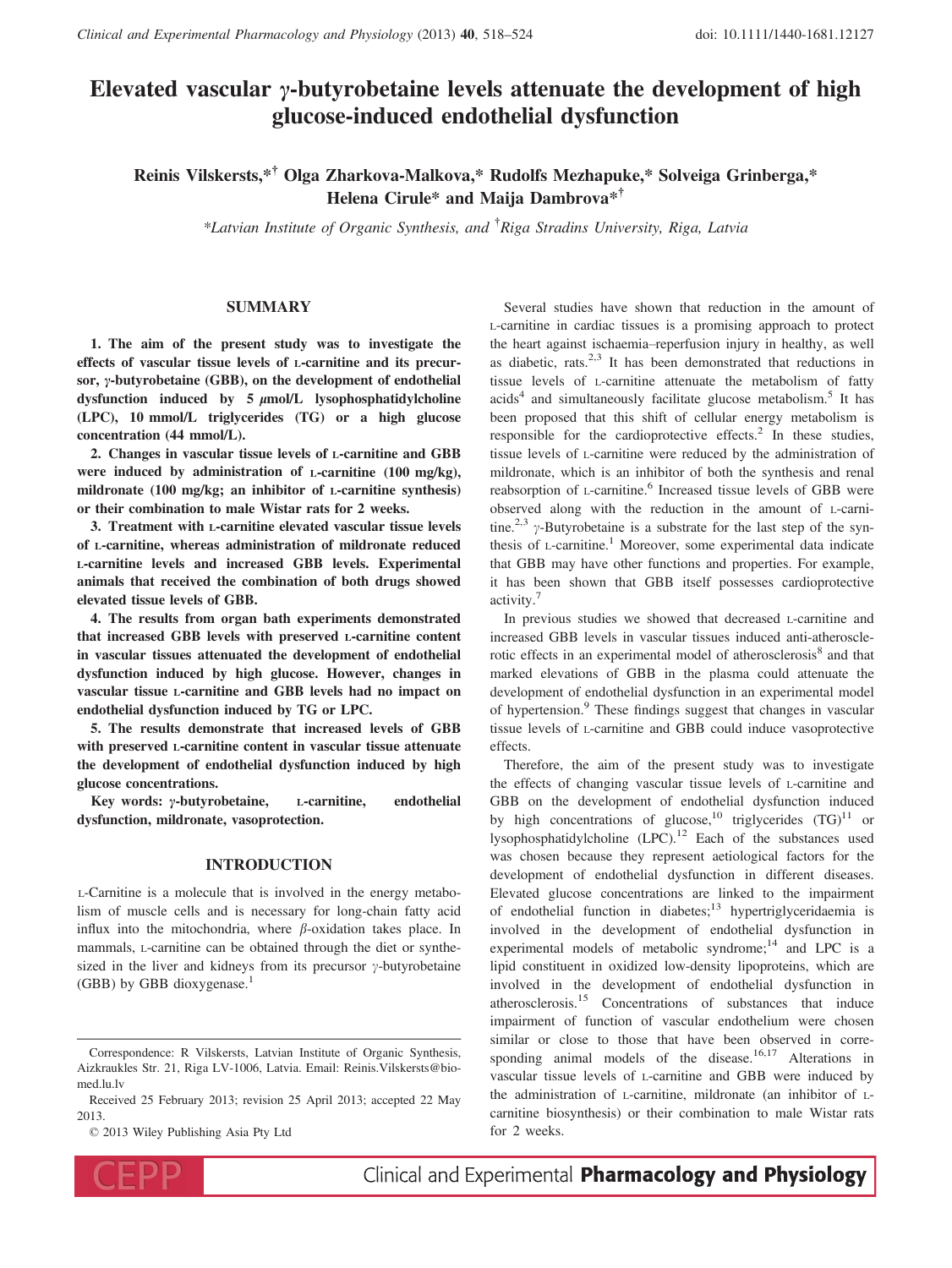# **METHODS**

#### Chemicals

Mildronate dihydrate was obtained from JSC Grindeks (Riga, Latvia). Ketamine hydrochloride solution (Bioketan) was obtained from Vetoquinol Biowet (Gorzów Wielkopolski, Poland) and xylazine hydrochloride solution (Seton) was from Laboratorios Calier (Barcelona, Spain). Acetonitrile and methanol were obtained from Merck (Darmstadt, Germany). L-Carnitine, sodium chloride, potassium chloride, calcium chloride dihydrate, magnesium chloride hexahydrate, sodium hydrogencarbonate, potassium dihydrogenphosphate, glucose, EDTA, L-phenylephrine hydrochloride, acetylcholine chloride, ammonium acetate, lysophosphatidylcholine, sodium nitroprusside (SNP), mannitol and collagenase type IV were purchased from Sigma (Schnelldorf, Germany). Intralipid was obtained from Fresenius Kabi (Bad Homburg, Germany).

#### Experimental animals

Male Wistar rats (7–8 weeks old), weighing 200–240 g, were obtained from the Laboratory of Experimental Animals, Riga Stradins University (Riga, Latvia) and housed under standard conditions (21–23°C, 12 h light–dark cycle, relative humidity 45%–65%) with unlimited access to standard pelletted rat chow (R3 diet; Lactamin, Kimstad, Sweden) and water.

The experimental procedures were performed in accordance with the guidelines of the European Community as well as local laws and policies, and were approved by the Latvian Animal Protection Ethics Committee of the Food and Veterinary Service, Riga, Latvia.

#### Treatment and experimental protocol

Rats were adapted to the new housing conditions for 1 week prior to treatment. For each experimental protocol, 24 experimental animals were used. Rats were randomly separated into four experimental groups. Experimental animals in the first group received drinking water (control group;  $n = 6$ ), rats in the second group received 100 mg/kg per day mildronate dissolved in the drinking water  $(n = 6)$ , rats in the third group received L-100 mg/kg per day carnitine dissolved in the drinking water  $(n = 6)$  and rats in the fourth group received a combination of mildronate and L-carnitine (100 mg/kg per day each dissolved in the drinking water;  $n = 6$ ) for 2 weeks. The dosing of mildronate, L-carnitine and their combination was confirmed by measuring the consumption of drinking water every 2 days and adjusting the concentration of supplemented substances.

Until now, administration of a combination of L-carnitine and mildronate is the only known way to elevate GBB levels without decreasing  $\mu$ -carnitine levels.<sup>9</sup> The doses of  $\mu$ -carnitine and mildronate in the combination group were chosen based on the results of a previous study<sup>9</sup> in which administration of the same combination attenuated the development of endothelial dysfunction in an experimental model of hypertension and simultaneously elevated plasma GBB concentrations. The dose of mildronate used herein was chosen on the basis of results from previous studies in which 100 mg/kg mildronate exhibited cardioprotective<sup>3</sup> and vasoprotective $8$  effects. In the group receiving L-carnitine, the dose of L-carnitine used was the same as in the combination group to differentiate the effects of L-carnitine from the effects of combination drug treatment.

The experimental animals were anaesthetized with an intraperitoneal injection of a mixture of 100 mg/kg ketamine and 10 mg/ kg xylazine 24 h after the last administration of the test compounds. After the onset of anaesthesia, the chest was opened and blood was withdrawn from the right ventricle using a syringe and then transferred into a test tube containing heparin. Plasma samples were prepared by centrifugation at 1000 g for 10 min at  $4^{\circ}$ C. The plasma samples were stored at  $-80^{\circ}$ C until further analysis.

The thoracic aorta was excised and used to measure tissue levels of L-carnitine, GBB and mildronate, or for the assessment of endothelial function in an isolated aortic ring model.

One author (RV) blinded to the identity of the treatment groups performed all the experimental procedures and analyses.

During the study, two experimental animals were excluded from the further experiments due to the development of lung cancer. In addition, results from one experimental animal were excluded from analysis due to unexpected technical problems during organ bath experiments.

# Quantification of L-carnitine, GBB and mildronate

The cleaned thoracic aorta was cut into small pieces and incubated in 1 mL Krebs'–Henseleit (K-H) buffer (composition (in mmol/L): NaCl 118; CaCl<sub>2</sub> 2.5; MgCl<sub>2</sub> 1.64; NaHCO<sub>3</sub> 24.88; KH2PO4 1.18; glucose 10.0; EDTA 0.05), pH 7.4 at 37°C, containing collagenase type IV (2 mg/mL) until absolute diffluence was achieved. L-Carnitine, GBB and mildronate concentrations in aortic tissue extracts and plasma samples were determined by ultra performance liquid chromatography (UPLC)–tandem mass spectrometry (MS/MS) in positive ion electrospray mode, as described previously.<sup>18</sup> Briefly, the UPLC was performed using an Acquity UPLC system (Waters, Milford, MA, USA) with a Waters Acquity HILIC BEH 1.7  $\mu$ m 2.1  $\times$  100 mm column; the injection volume was  $5 \mu L$ . Chromatographic separation was performed in 10 mmol/L ammonium acetate ( $pH = 4$ ; Solution A) and acetonitrile (Solution B) gradient (0 min 75% Solution B; 2.5 min 55% Solution B; 4 min 50% Solution B) at a flow rate of 0.25 mL/min. The MS/MS analysis was performed on a Micromass Quattro Micro tandem mass spectrometer (Waters). Data were acquired and processed using MassLynx 4.1. software with a QuanLynx 4.1 module (Waters).

#### Organ chamber experiments

Endothelial function was examined in aortic rings in an organ bath as described previously.<sup>9</sup> The excised thoracic aorta was immersed in ice-cold K-H buffer and cleaned of fatty and connective tissues. The aorta was cut into rings that were 3–4 mm in length. The aortic rings were mounted between two stainless steel hooks in oxygenated K-H buffer solution (pH 7.4, 37°C). The passive tension was fixed at 20 mN. After a period of equilibration (1 h), maximal contractile function was assessed by application of 60 mmol/L KCl. The aortic rings were then precontracted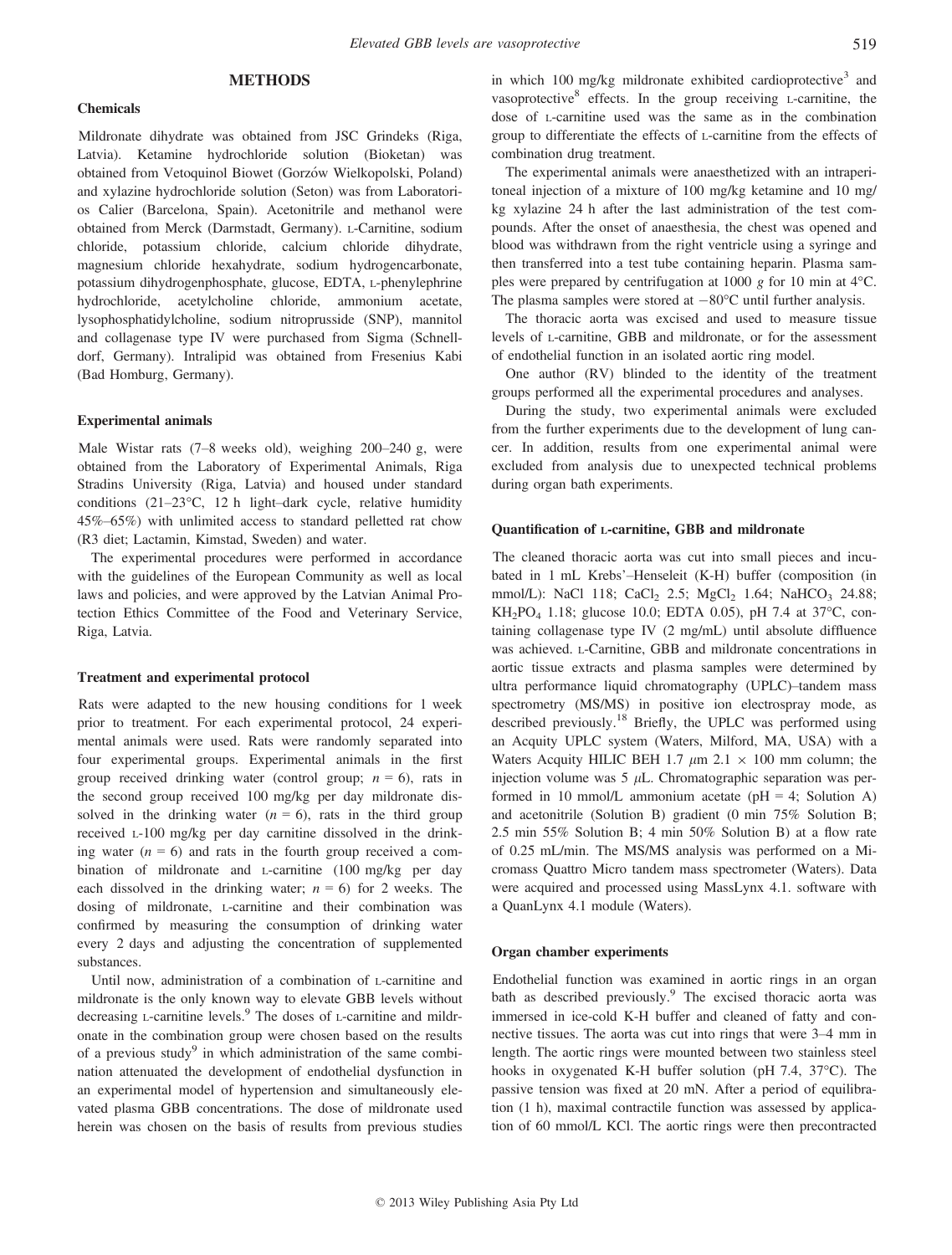to 60%–80% of maximal contraction with phenylephrine and a cumulative response curve to acetylcholine  $(ACh; 10^{-9}$  to  $10^{-5}$  mol/L) was constructed. After assessment of endothelial function, the aortic rings were incubated in K-H buffer containing agents that impair endothelial function. All the experimental procedures and agents used to induce endothelial dysfunction in the present study have been described previously.10–<sup>12</sup> In the first experimental protocol, endothelial dysfunction was induced by incubation of the aortic rings in a solution containing a high glucose concentration (44 mmol/L) for 3 h. In the second experimental protocol, the function of the vascular endothelium was impaired by incubation of aortic rings in a solution containing a high concentration of TG (10 mmol/L) for 30 min. In the third experimental protocol, endothelial dysfunction was induced by incubation of aortic rings in a buffer containing  $5 \mu$ mol/L LPC for 30 min After incubation in the presence of the various agents, the aortic rings were precontracted to 60%–80% of maximal contraction with phenylephrine and cumulative response curves to ACh  $(10^{-9}$  to  $10^{-5}$  mol/L) were constructed.

To exclude the osmotic effects of glucose on the function of the vascular endothelium, aortic rings from control animals were isolated and endothelial function was assessed before and after incubation in K-H buffer with 33 mmol/L mannitol. In addition, to test the effects of incubation of aortic rings with endothelium dysfunction-inducing agents on vascular smooth muscle function, endothelium-independent relaxation was assessed using SNP.

The relaxation of aortic rings in the presence of acetylcholine or SNP was expressed as the percentage of the phenylephrineinduced constriction and the  $EC_{50}$  for each drug was calculated for each aortic ring using Prism 3.0 software (GraphPad, San Diego, CA, USA).

#### Statistical analysis

Results are expressed as the mean  $\pm$  SEM. The Kolmogorov– Smirnov test was used to test the distribution of the results obtained. Because the data were normally distributed, the significance of differences between mean values was evaluated using parametric tests. One-way analysis of variance (ANOVA) followed by Tukey's multiple comparison test as a post hoc test was used to compare the mean amount of L-carnitine, GBB and mildronate in plasma and aortic extract samples. The same test was used to compare  $EC_{50}$  values in all four groups before the incubation of aortic rings with endothelial dysfunction-inducing agents. Repeated-measures ANOVA followed by Bonferroni's multiple comparison test as a post hoc test was used to compare responses to ACh before and after incubation of aortic rings with endothelial dysfunction-inducing agents. For the comparison of maximal ACh-induced relaxation  $(E_{\text{max}})$  in the LPC-induced endothelial dysfunction model, a paired t-test was performed. In addition, paired *t*-tests were used to compare mean  $EC_{50}$  values for SNPand ACh-induced relaxations before and after incubation of aortic rings with mannitol. Two-sided  $P \leq 0.05$  was considered significant.

# RESULTS

Analysis of aortic tissue extracts revealed that the administration of mildronate, L-carnitine or their combination induced alterations in vascular tissue levels of GBB and L-carnitine (Fig. 1). In the control group, the average L-carnitine aortic tissue content was  $560 \pm 40$  nmol/g protein. Treatment with mildronate decreased vascular tissue levels of L-carnitine by 52%, but administration of 100 mg/kg L-carnitine for 2 weeks elevated vascular tissue levels of L-carnitine by 36%. Simultaneous administration of mildronate and L-carnitine slightly reduced the L-carnitine content in vascular tissues, but the decrease was not significant.

The average GBB content in vascular tissues of the control group was  $40 \pm 2$  nmol/g protein (Fig. 1b). Treatment with mildronate and the combination of mildronate and L-carnitine resulted in a pronounced increase in GBB levels (3.2- and 3.4 fold increase, respectively). Analysis of the mildronate content revealed that the mean amount of mildronate in vascular tissues in the mildronate-treated group was  $410 \pm 30$  nmol/g protein, whereas in the combination group it was reduced by  $> 50\%$  $(190 \pm 10 \text{ nmol/g protein}).$ 

Treatment of experimental animals with mildronate, L-carnitine or their combination induced changes in plasma GBB and L-carnitine concentrations similar to those seen in aortic tissue (Table 1). The only difference was that the administration of the combination of mildronate and L-carnitine induced a substantially



Fig. 1 Vascular tissue levels of (a) *L*-carnitine and (b)  $\gamma$ -butyrobetaine (GBB) after 2 weeks treatment with mildronate, L-carnitine or their combination. Administration of mildronate decreased L-carnitine levels in vascular tissues, whereas administration of L-carnitine increased L-carnitine content. In addition, treatment of rats with mildronate and the combination of mildronate and L-carnitine increased GBB levels in vascular tissues. Data are the mean  $\pm$  SEM (n = 5–6 rats). \*P < 0.05 compared with the control group;  $\frac{\dagger P}{\varepsilon}$  = 0.05 compared with the combination group (one-way ANOVA followed by Tukey's multiple comparison test as a post-test; six multiple comparisons).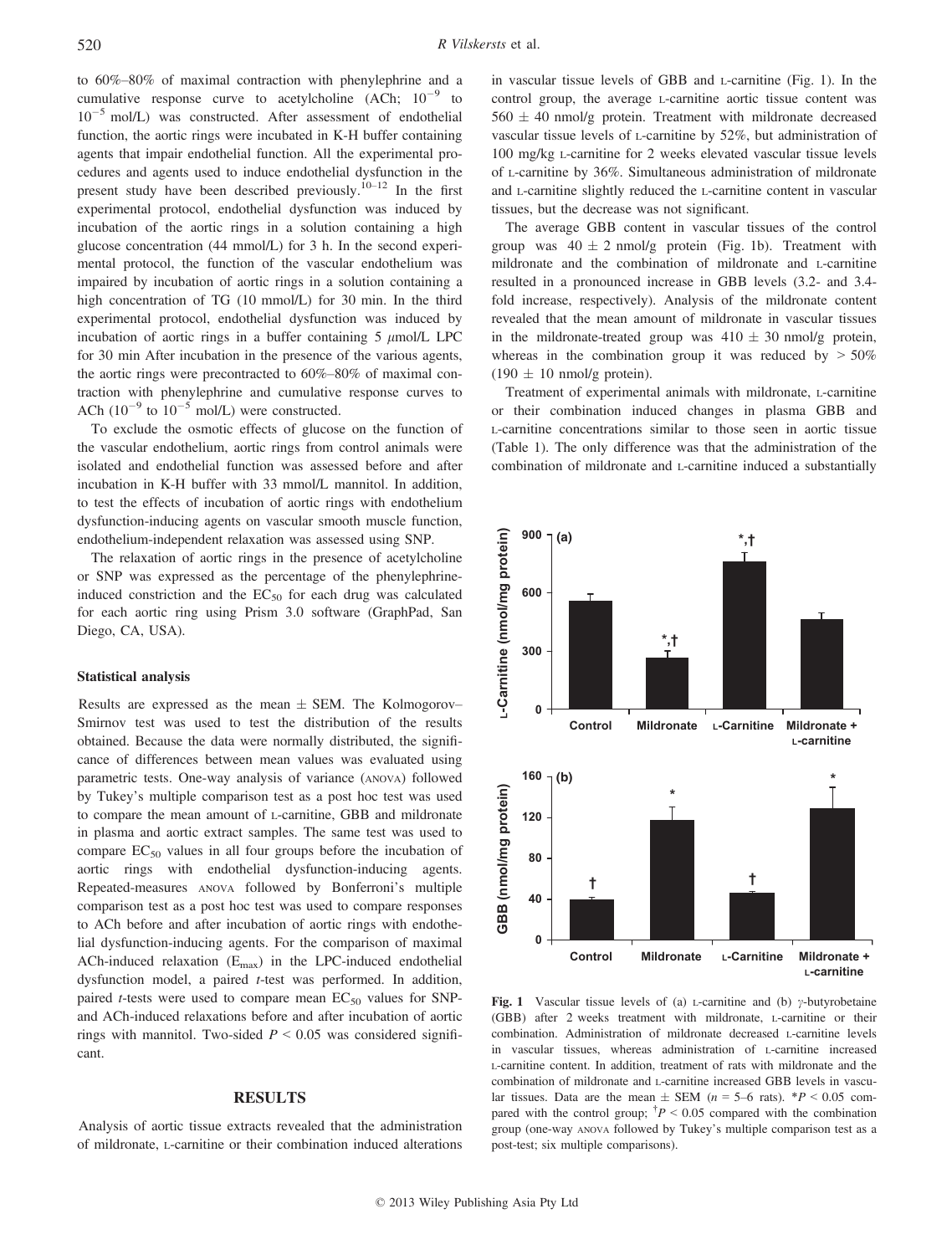Table 1 Plasma concentrations of L-carnitine,  $\gamma$ -butyrobetaine and mildronate after 2 weeks of treatment with mildronate, L-carnitine or their combination

|                            | Carnitine<br>$(\mu \text{mol/L})$ | <b>GBB</b><br>$(\mu \text{mol/L})$ | Mildronate<br>$(\mu \text{mol/L})$ |
|----------------------------|-----------------------------------|------------------------------------|------------------------------------|
| Control                    | $48 + 3$                          | $0.6 + 0.1^{\dagger}$              |                                    |
| Mildronate                 | $22 + 2*^{\dagger}$               | $6.1 \pm 0.9^{* \dagger}$          | $35 \pm 9^{\dagger}$               |
| L-Carnitine                | $64 + 3*^{\dagger}$               | $0.9 \pm 0.1^{*1}$                 |                                    |
| Mildronate $+$ L-carnitine | $50 + 1$                          | $16.0 \pm 3.9^*$                   | $7 + 1$                            |

Data are the mean  $\pm$  SEM (n = 5–6 rats). \*P < 0.05 compared with the control group;  $\dot{\tau}P < 0.05$  compared with the combination group (oneway ANOVA followed by Tukey's multiple comparison test as a post-test; six multiple comparisons).

Administration of mildronate decreased L-carnitine concentration in plasma, whereas administration of L-carnitine increased the amount of L-carnitine in plasma. In addition, treatment of rats with mildronate and the combination of mildronate and L-carnitine increased plasma concentrations of  $\gamma$ -butyrobetaine (GBB).

higher increase in GBB concentrations than the administration of mildronate alone (16.1  $\pm$  4.4 *vs* 6.1  $\pm$  0.9  $\mu$ mol/L, respectively;  $P \leq 0.05$ ).

The endothelial effects were evaluated in an isolated thoracic aortic ring model, in which ACh was used to induce endothelium-dependent relaxation. The average  $EC_{50}$  values for ACh ranged between 30 and 52 nmol/L (Fig. 2; Table 2) and agreed with those from previous studies.<sup>11,12</sup> Moreover, there were no significant differences in  $EC_{50}$  values for ACh among the experimental groups before the incubation of aortic rings with the endothelial dysfunction-inducing agents.

In the control group, incubation of rings in buffer solution containing high concentrations of TG, LPC or glucose resulted in the development of significant impairment of endotheliumdependent relaxation, as evidenced by increased  $EC_{50}$  values for ACh (Table 2; Fig. 2) or decreased maximal endotheliumdependent relaxation in response to ACh (Fig. 3).

In the control group, following the incubation of rings in highglucose buffer solution,  $EC_{50}$  values for ACh increased from  $39 \pm 8$  to  $81 \pm 14$  nmol/L ( $P < 0.001$ ). Pretreatment of rats with mildronate or L-carnitine did not result in the development of protection against the development of impaired endothelial function following incubation of rings in high-glucose solution (Fig. 2). The  $EC_{50}$  values for ACh before and after incubation of rings in high-glucose solution were  $35 \pm 4-64 \pm 11$  nmol/L,



Fig. 2 Effects of the administration of (a) vehicle (water), (b) mildronate, (c) L-carnitine and (d) a combination of mildronate and L-carnitine on the development of endothelial dysfunction induced by a high glucose concentration (44 mmol/L) in buffer solution. (□), responses to acetylcholine (ACh) before incubation with high glucose; (■), responses to ACh after incubation with high glucose. Incubation of aortic rings in buffer solution with high glucose induced impairment of endothelial function. Treatment of rats with mildronate or L-carnitine did not attenuate the development of endothelial dysfunction, whereas administration of the combination did. Data are the mean  $\pm$  SEM ( $n = 5-6$ ). \*P < 0.05 compared with the corresponding response curve before incubation with 44 mmol/L glucose (repeated-measures ANOVA followed by Bonferroni's multiple comparison test as post-test; four multiple comparisons).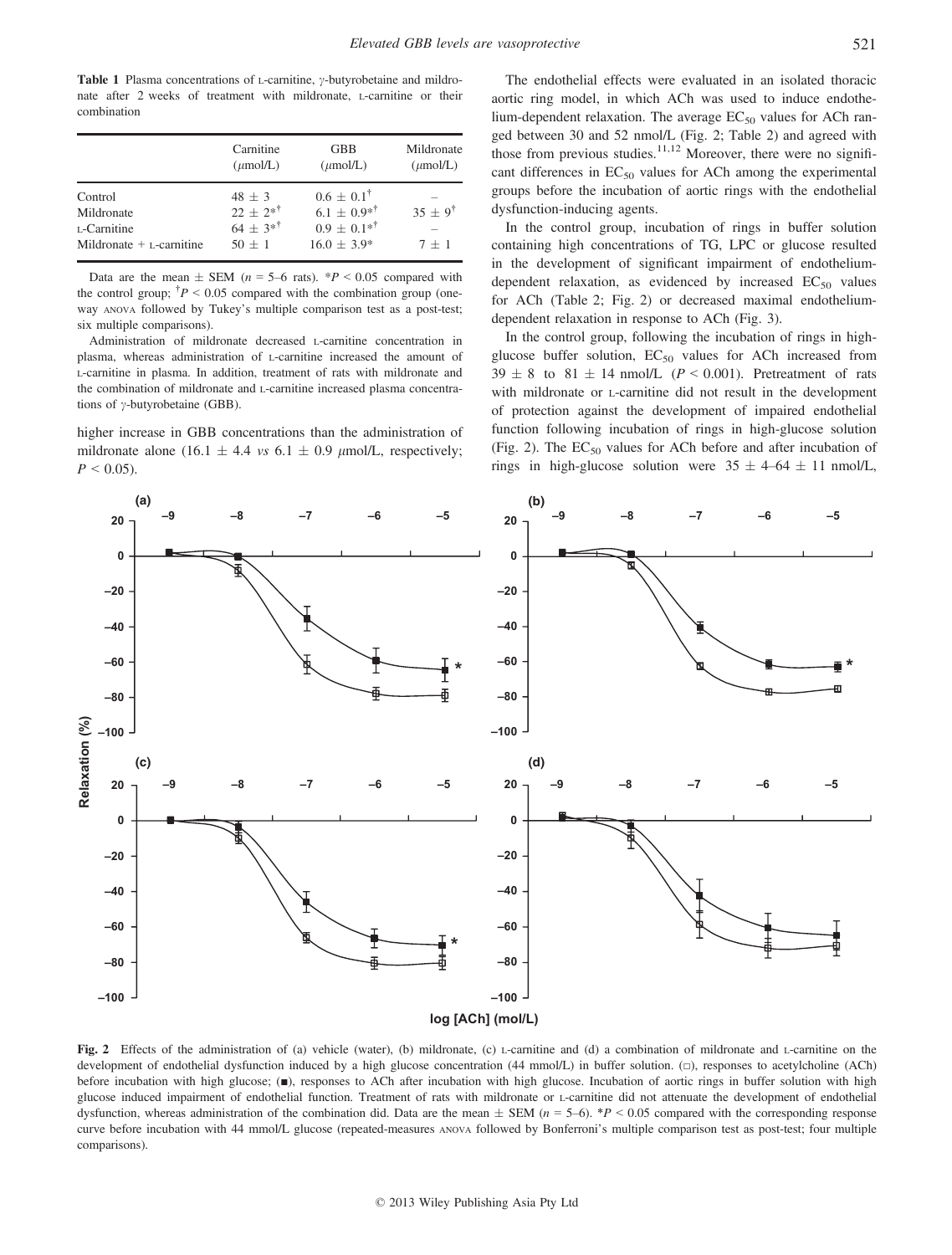Table 2  $EC_{50}$  values for acetylcholine-induced relaxation in aortic rings before and after incubation in buffer solution containing 10 mmol/L triglyceride

|                                                                    | $EC_{50}$ (nmol/L ACh)                        |                                                             |  |
|--------------------------------------------------------------------|-----------------------------------------------|-------------------------------------------------------------|--|
|                                                                    | Before TG                                     | After TG                                                    |  |
| Control<br>Mildronate<br>L-carnitine<br>Mildronate $+$ L-carnitine | $35 + 4$<br>$30 + 2$<br>$35 + 5$<br>$52 + 10$ | $294 + 52*$<br>$370 \pm 103*$<br>$343 + 61*$<br>$290 + 92*$ |  |

ACh, acetylcholine.

Data are the mean  $\pm$  SEM (n = 6 rats). \*P < 0.05 compared with the corresponding response curve before incubation with 10 mmol/L triglyceride (TG; repeated-measures ANOVA followed by Bonferroni's multiple comparison test as post-test; four multiple comparisons).

Incubation of aortic rings in buffer solution with 10 mmol/L TG induced impairment of endothelial function. None of the pretreatments attenuated the development of endothelial dysfunction.



Fig. 3 Effect of administration of vehicle (water), mildronate, L-carnitine or their combination on the maximal relaxation  $(E_{\text{max}})$  response induced by acetylcholine before  $(\blacksquare)$  and after  $(\square)$  incubation of aortic rings with  $5 \mu$ mol/L lysophosphatidylcholine (LPC). Incubation of aortic rings with 5  $\mu$ mol/L LPC significantly decreased  $E_{\text{max}}$  in the control group. None of the treatments used in the study attenuated the impairment of endothelial function. Data are the mean  $\pm$  SEM (n = 6 rats). \*P < 0.05 compared with the corresponding control (paired *t*-test).

respectively ( $P < 0.01$ ), in the mildronate group and 32  $\pm$  $2-60 \pm 8$  nmol/L, respectively ( $P < 0.05$ ), in the L-carnitine group. However, there was no significant impairment of endothelial function in aortic rings from rats treated with the combination of mildronate and  $L$ -carnitine, with  $EC_{50}$  values for ACh before and after incubation with high-glucose solution being  $30 \pm 8$ and  $51 \pm 9$  nmol/L, respectively (Fig. 2).

Incubation of aortic rings with mannitol for 3 h did not induce any changes in responses to ACh, with  $EC_{50}$  values before and after mannitol incubation being  $44 \pm 5$  and  $49 \pm 5$  nmol/L ACh, respectively  $(n = 6)$ .

The other two endothelial dysfunction-inducing agents impaired endothelial function in aortic rings from rats in the control group. The most prominent impairment of endothelial function was observed after incubation of aortic rings in the presence of  $5 \mu$ mol/L LPC. In this experiment, endothelial-dependent relaxation did not reach 50% of the phenylephrine-induced submaximal contraction in a subset of aortic rings. Therefore, we did not calculate  $EC_{50}$  values, but chose to compare endothelial function by comparing Emax values between groups, as reported previously by other researchers using this experimental model.<sup>12</sup> As indicated in Fig. 3 and Table 2, none of the pretreatments attenuated the development of endothelial dysfunction induced by TG or LPC.

Incubation of aortic rings with high glucose concentrations did not alter SNP-induced relaxation, with  $EC_{50}$  values before and after incubation being  $6.2 \pm 1.4$  and  $4.6 \pm 0.8$  nmol/L SNP, respectively  $(n = 6)$ . However, incubation of aortic rings in buffer containing 10 mmol/L TG reduced SNP-induced relaxations, with  $EC_{50}$  values before and after incubation with TG being  $8.3 \pm 0.5$  and  $43.5 \pm 10.9$  nmol/L SNP, respectively  $(n = 7)$ ;  $P = 0.005$ ). In addition, incubation of aortic rings with LPC for 30 min slightly but significantly decreased the  $E_{\text{max}}$  from  $103 \pm 1$  to  $94 \pm 2\%$  ( $n = 6$ ;  $P = 0.03$ ).

### DISCUSSION

In the present study we investigated whether changes in aortic tissue levels of L-carnitine and GBB have vasoprotective effects in experimental models of endothelial dysfunction. In our protocols, endothelial dysfunction was induced by incubation of aortic rings in buffer solutions containing LPC, TG or high glucose. The results showed that administration of the combination of L-carnitine and mildronate, which elevated vascular tissue levels of GBB and had no effect on L-carnitine levels, attenuated the development of endothelial dysfunction induced by high glucose.

Chromatographic analysis of aortic tissue extracts and plasma samples revealed that L-carnitine treatment elevated L-carnitine levels, but that administration of mildronate simultaneously decreased L-carnitine levels and increased GBB levels. Similar changes in vascular tissue and plasma levels of GBB and L-carnitine have been reported previously.<sup>8,9</sup> However, herein we showed, for the first time, that simultaneous administration of L-carnitine and mildronate increases vascular tissue levels of GBB without affecting vascular tissue levels of L-carnitine. This approach allowed us to study the direct effect of elevated GBB levels in vascular tissues on the impairment of endothelial function while excluding the effects induced by changes in L-carnitine levels. In previous studies we found that simultaneous administration of L-carnitine and mildronate caused a more pronounced increase in plasma GBB concentrations than treatment with mildronate alone.<sup>2,9</sup> However, in both the myocardium<sup>2</sup> and vascular tissues (present study), treatment with mildronate or the combination of L-carnitine and mildronate induced similar increased in tissue levels of GBB. Because GBB can be synthesised in various tissues, $19$  we propose that the administration of  $100 \text{ mg/kg}$  mildronate inhibited GBB dioxygenase<sup>4</sup> and increased the tissue content of GBB to the highest pharmacologically attainable level. Moreover, similar conclusions can be drawn from the study in which experimental rats were treated with different doses of mildronate (100, 200 and 400 mg/kg), although the increase in the GBB content in heart tissues was similar across all treatment groups.<sup>20</sup> The differences in GBB plasma levels between groups receiving mildronate and the combination of mildronate plus L-carnitine could be due to the intestinal metabolism of L-carnitine to GBB, which can then be absorbed from the intestinal lumen.<sup>21</sup> Thus, we reason that we have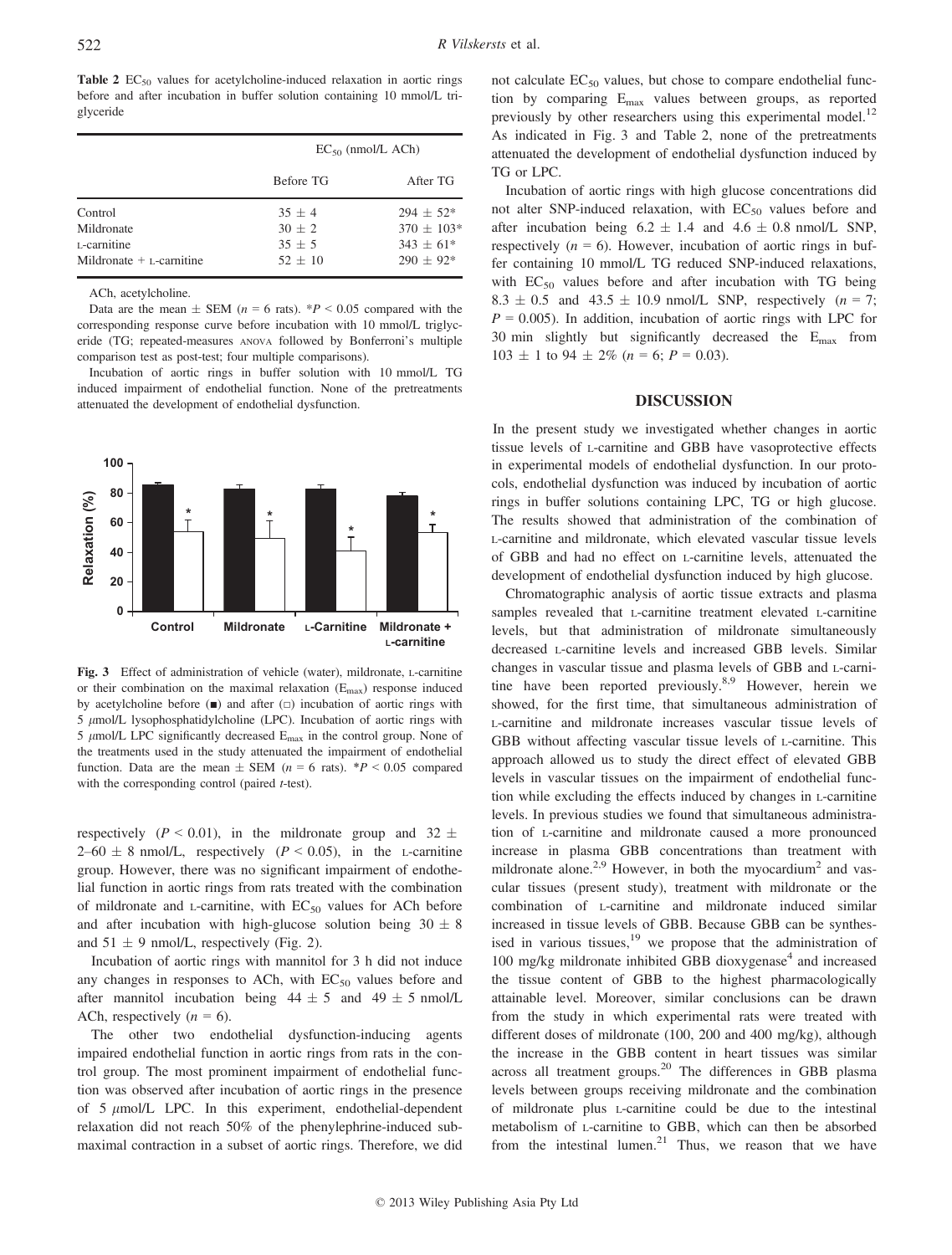reached and studied the effects of the highest pharmacologically attainable vascular tissue levels of GBB in our experimental protocol.

Until now not much experimental evidence concerning the vascular effects of GBB has been reported, although elevation of vascular levels of GBB, together with reduced amounts of L-carnitine, has been connected with the anti-atherosclerotic effect of mildronate.<sup>8</sup> However, in several experimental protocols, the methyl ester of GBB has been demonstrated to have ACh-like activity on the vascular endothelium.<sup>22</sup>

Previous studies have shown that the administration of mildronate induced vasoprotective effects in experimental models of atherosclerosis<sup>8</sup> and Type 2 diabetes.<sup>3</sup> Although treatment with mildronate induced expected changes in vascular tissue levels of GBB and L-carnitine in the present study, we did not observe attenuation of the endothelial dysfunction induced by any of the agents that are involved in the development of endothelial dysfunction in atherosclerosis, diabetes and metabolic syndrome. Thus, we think that the vasoprotective effects of mildronate may be the result of a different molecular mechanism or that mildronate treatment in diseased organisms induces different changes than in healthy ones.

Treatment with L-carnitine has been demonstrated to attenuate the development of endothelial dysfunction in different experimental disease models.<sup>23–25</sup> Nevertheless, none of these studies has measured the amount of L-carnitine in vascular tissues or investigated whether the vasoprotective effects of L-carnitine were induced by a direct action of L-carnitine on vascular tissues or whether it is a secondary effect of carnitine supplementation. In our experimental protocol, administration of 100 mg/kg L-carnitine elevated the L-carnitine content in vascular tissue by 36%. However, we did not observe attenuation of the impairment of endothelial function in any of the experimental protocols that we used. This may be explained by the use of a lower dose of L-carnitine compared with that used in other studies that have shown vasoprotective effects of  $L$ -carnitine using two- to sixfold higher doses.<sup>23–25</sup>

The administration of a combination of mildronate and L-carnitine attenuated the development of endothelial dysfunction induced by high glucose and, at the same time, elevated the GBB content and had no effect on vascular tissue levels of L-carnitine. We suppose that the vasoprotective effect in this experimental group is due to both elevated GBB levels and unchanged L-carnitine levels. If it were a GBB-dependent effect, we would have also observed vasoprotective effects in the mildronate group. If the effect had been L-carnitine dependent, we would have observed vasoprotective effects in the L-carnitine group. However, we did not observe an attenuation of the development of endothelial dysfunction in either of these two groups.

It has been proposed that the endothelial dysfunction induced by high glucose is mediated through the activation of protein kinase C (PKC). $^{26}$  Activation of PKC induces alterations in the prostanoid profile and the generation of reactive oxygen species<sup>27</sup> that could lead to a reduction in nitric oxide (NO) levels and loss of endothelium-dependent vasodilatation. Several studies have demonstrated that NO availability can be increased or that the development of endothelial dysfunction induced by high glucose can be attenuated by inhibition of  $PKC<sub>1</sub><sup>27</sup>$  increasing heme oxygenase-1 activity<sup>28</sup> or by superoxide anion scavenging molecules.<sup>27</sup> Until now there is no experimental evidence that GBB interacts with any of the previously mentioned proteins. However, it has been shown that direct administration of GBB in rat isolated heart decreases the development of mechanical dysfunction induced by infusion of hydrogen peroxide<sup>7</sup>; thus, the vasoprotective effect of GBB could be due to a reduction in oxidative stress in the vascular wall.

Our results demonstrate that increasing GBB levels while preserving L-carnitine content in vascular tissues attenuates the development of endothelial dysfunction induced by high glucose. This approach could represent a method for the attenuation of the development of endothelial dysfunction in cases of hyperglycaemia, including diabetes.

## ACKNOWLEDGEMENTS

This study was supported by Scientific Grant T-10-2 from the Latvian Taiho Foundation and the Latvian State Research Program BIOMEDICINE.

### DISCLOSURE

The authors declare no conflicts of interest.

## **REFERENCES**

- 1. Strijbis K, Vaz FM, Distel B. Enzymology of the carnitine biosynthesis pathway. IUBMB Life 2010; 62: 357–62.
- 2. Kuka J, Vilskersts R, Cirule H et al. The cardioprotective effect of mildronate is diminished after co-treatment with l-carnitine. J. Cardiovasc. Pharmacol. Ther. 2012; 17: 215–22.
- 3. Liepinsh E, Vilskersts R, Zvejniece L et al. Protective effects of mildronate in an experimental model of type 2 diabetes in Goto-Kakizaki rats. Br. J. Pharmacol. 2009; 157: 1549–56.
- 4. Simkhovich BZ, Shutenko ZV, Meirena DV et al. 3-(2,2,2-Trimethylhydrazinium) propionate (THP): A novel gamma-butyrobetaine hydroxylase inhibitor with cardioprotective properties. Biochem. Pharmacol. 1988; 37: 195–202.
- 5. Liepinsh E, Vilskersts R, Skapare E et al. Mildronate decreases carnitine availability and up-regulates glucose uptake and related gene expression in the mouse heart. Life Sci. 2008; 83: 613–9.
- 6. Dambrova M, Liepinsh E, Kalvinsh I. Mildronate: Cardioprotective action through carnitine-lowering effect. Trends Cardiovasc. Med. 2002; 12: 275–9.
- 7. Akahira M, Hara A, Abiko Y. Effect of MET-88, a gamma-butyrobetaine hydroxylase inhibitor, on myocardial derangements induced by hydrogen peroxide in the isolated perfused rat heart. Fundam. Clin. Pharmacol. 1997; 11: 356–64.
- 8. Vilskersts R, Liepinsh E, Mateuszuk L et al. Mildronate, a regulator of energy metabolism, reduces atherosclerosis in apoE/LDLR–/– mice. Pharmacology 2009; 83: 287–93.
- 9. Vilskersts R, Kuka J, Svalbe B et al. Administration of L-carnitine and mildronate improves endothelial function and decreases mortality in hypertensive Dahl rats. Pharmacol. Rep. 2011; 63: 752–62.
- 10. Meng XH, Ni C, Zhu L, Shen YL, Wang LL, Chen YY. Puerarin protects against high glucose-induced acute vascular dysfunction: Role of heme oxygenase-1 in rat thoracic aorta. Vasc. Pharmacol.  $2009:50:110-5$ .
- 11. Nathanson D, Erdogdu O, Pernow J, Zhang Q, Nystrom T. Endothelial dysfunction induced by triglycerides is not restored by exenatide in rat conduit arteries ex vivo. Regul. Pept. 2009; 157: 8–13.
- 12. Froese DE, McMaster J, Man RY, Choy PC, Kroeger EA. Inhibition of endothelium-dependent vascular relaxation by lysophosphatidylcholine: Impact of lysophosphatidylcholine on mechanisms involving endothelium-derived nitric oxide and endothelium derived hyperpolarizing factor. *Mol. Cell. Biochem.* 1999; **197**: 1–6.